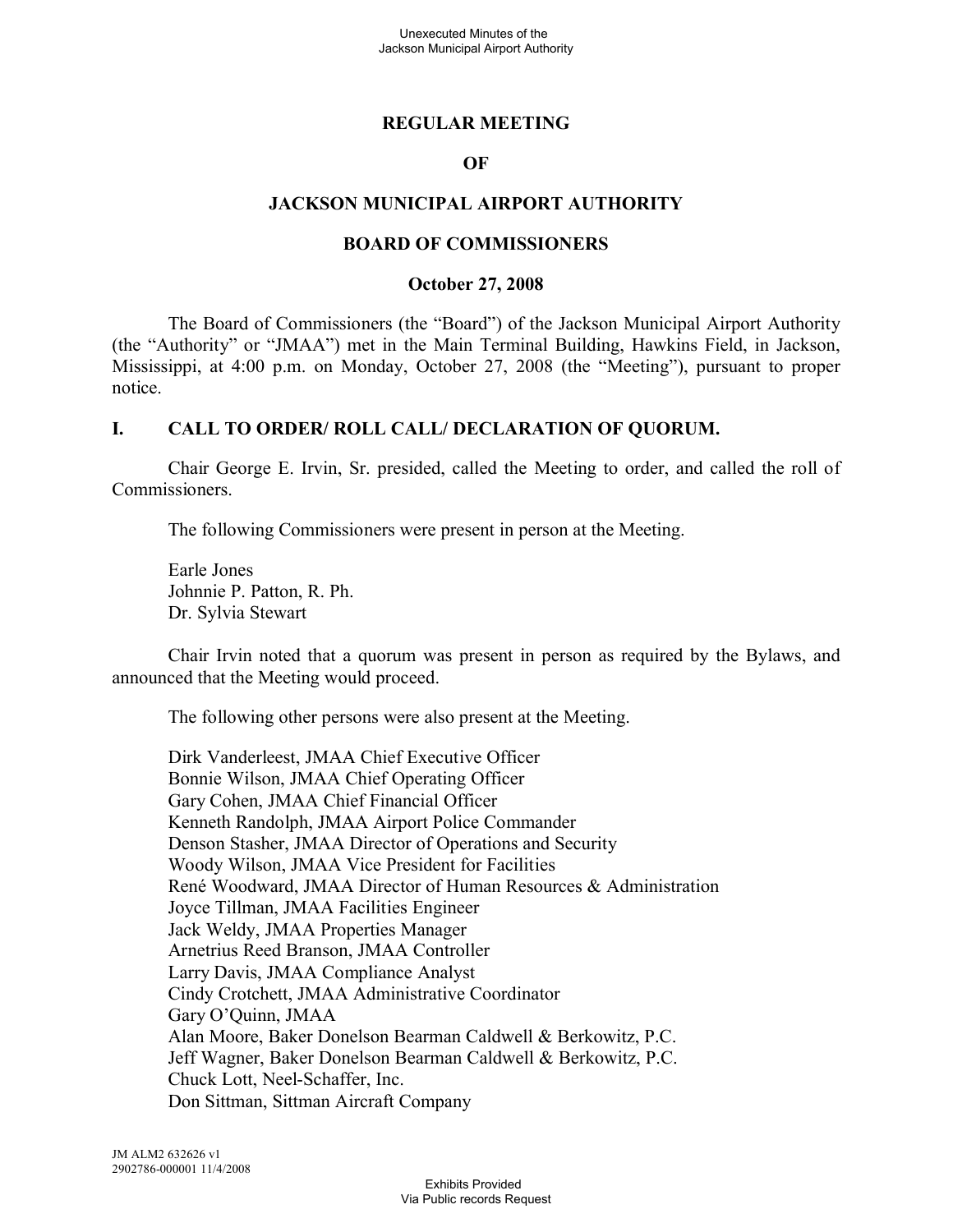## **II. APPROVAL AND EXECUTION OF MINUTES.**

- **A. Special Meeting of the Board on September 3, 2008.**
- **B. Open Session and Executive Session of Special Meeting of the Board on September 29, 2008.**
- **C. Open Session and Executive Session of Special Meeting of the Board on October 8-9, 2008.**

### **D. Open Session and Executive Session of Regular Work Session and Special Meeting of the Board on October 23, 2008.**

The Board considered the minutes of the Special Meeting on September 3, 2008; the Open Session and Executive Session of the Special Meeting on September 29, 2008; the Open Session and Executive Session of the Special Meeting on October 8-9, 2008; and the Open Session and Executive Session of the Regular Work Session and Special Meeting on October 23, 2008.

After discussion, upon motion duly made by Commissioner Patton, seconded by Commissioner Stewart, and unanimously approved by the affirmative votes of all Commissioners present (Commissioner Jones not being present at this time), the minutes were approved as presented and directed to be filed in the appropriate minute book and records of the Authority.

### **III. PUBLIC COMMENTS.**

### **A. Commendation for Commissioner Sylvia Stewart.**

Chairman Irvin expressed his appreciation to Commissioner Sylvia Stewart for her outstanding service on the JMAA Board and for her leadership as Chair of the JMAA Board over the past year. Accordingly, upon motion duly made by Chairman Irvin, seconded by Commissioner Patton, and unanimously approved by the affirmative votes of all Commissioners present (Commissioner Jones not being present at this time), the Board adopted the following resolution.

### **RESOLUTION COMMENDING DR. SYLVIA STEWART FOR HER SERVICE AS CHAIR OF THE BOARD OF COMMISSIONERS OF THE JACKSON MUNICIPAL AIRPORT AUTHORITY IN 2007 - 2008**

**WHEREAS,** the Jackson Municipal Airport Authority was created by the City of Jackson in accordance with Mississippi law to operate Jackson-Evers International Airport in Rankin County and Hawkins Field in Hinds County, Mississippi; and

**WHEREAS**, the Jackson Municipal Airport Authority is governed by a Board of Commissioners, each member of which is appointed by the Mayor of the City of Jackson and confirmed by the City Council of the City of Jackson to a five (5) year term; and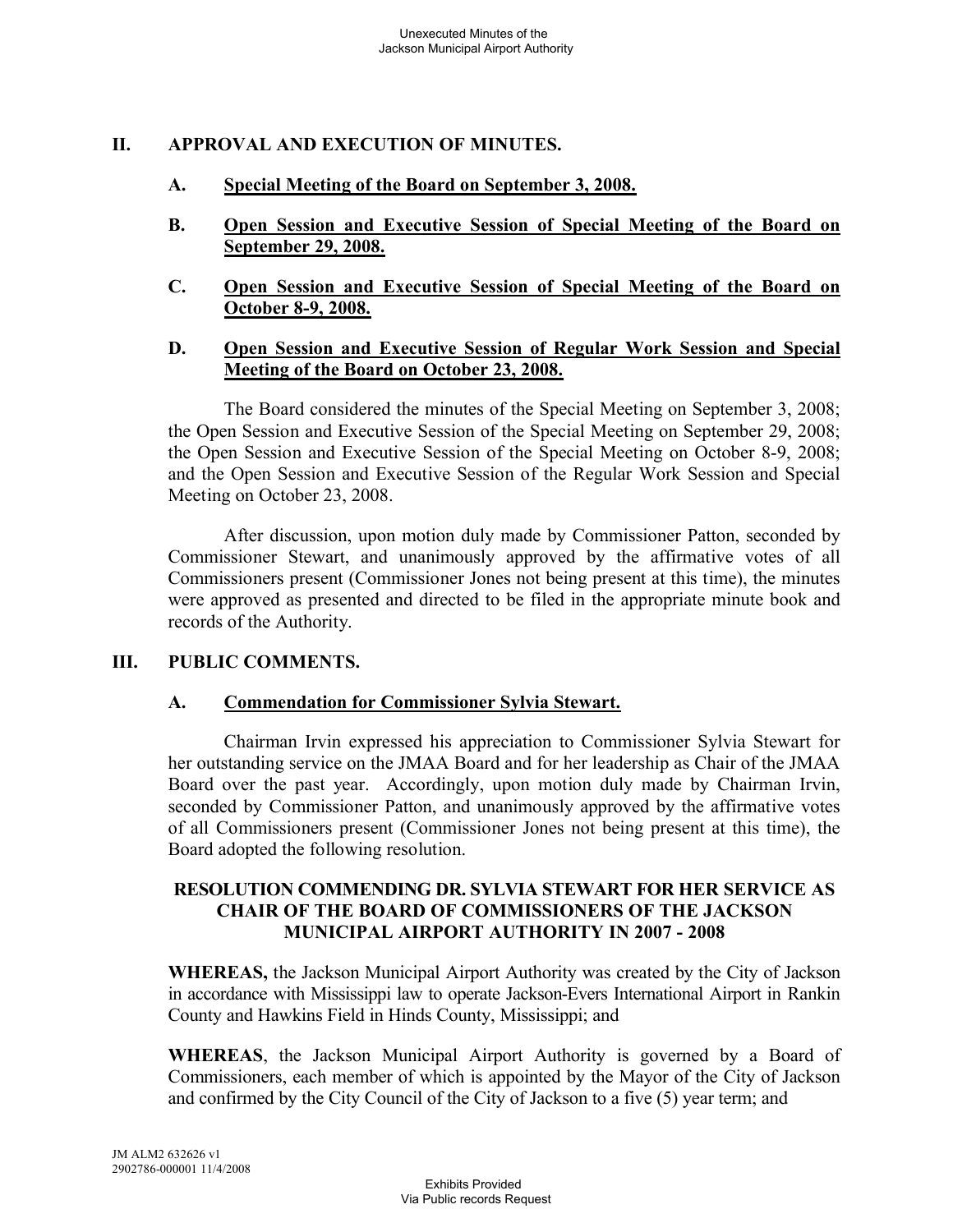**WHEREAS**, having been appointed by the Mayor of the City of Jackson and confirmed by the City Council of the City of Jackson to three successive terms, Dr. Stewart has served on the Board of Commissioners of the Jackson Municipal Airport Authority from February 1997 through the present; and

**WHEREAS**, Dr. Stewart previously served as Chair of the Board of Commissioners of the Jackson Municipal Airport Authority from October 1999 until September 2001, and during that period, passenger enplanements more than doubled at Jackson-Evers International Airport, and there was a substantial increase in participation by minorities and women in all activities and business of the Jackson Municipal Airport Authority; and

**WHEREAS**, the Board of Commissioners of the Jackson Municipal Airport Authority elected Dr. Stewart to serve a second term as Chair of the Board of Commissioners from October 2007 through September 2008, and during that period, Dr. Stewart again provided outstanding leadership and vision to the Board of Commissioners and the Jackson Municipal Airport Authority; and

**WHEREAS**, Dr. Stewart's extraordinary devotion of time, wisdom, energy and talent on behalf of the Jackson Municipal Airport Authority has greatly enhanced the City of Jackson and the State of Mississippi and benefited the local, state and national airport industry;

**NOW, THEREFORE, BE IT RESOLVED,** the Board of Commissioners and staff of the Jackson Municipal Airport Authority hereby express their deepest appreciation and thanks to Dr. Sylvia Stewart for her exemplary service on the Board of Commissioners of the Jackson Municipal Airport Authority.

On behalf of the Board and staff, Chairman Irvin and Mr. Vanderleest also presented Commissioner Stewart with a plaque with a picture of the Main Terminal Building at Jackson-Evers International Airport ("JEIA") at sunset, a framed picture of a butterfly, and a framed picture of a dragonfly, in honor of her commitment to the inclusion of art in the Main Terminal Building at JEIA.

Commissioner Stewart thanked Chairman Irvin, the Board, Mr. Vanderleest and the staff for the honor of serving on the Board and as Chair of the Board.

### **IV. REPORTS.**

### **A. Chief Executive Officer.**

- 1. Airport Project Manager Summary, Ending September 30, 2008.
- 2. Airport Activity Statistics Report, Ending September 30, 2008.

Mr. Vanderleest directed the Board's attention to the Airport Project Manager Summary and the Airport Activity Statistics Report, as found in the packet distributed to the Board prior to the Meeting (the "Packet"), and discussed these reports and various other projects with the Board. A copy of the Packet is attached as an exhibit to the minutes of the Meeting.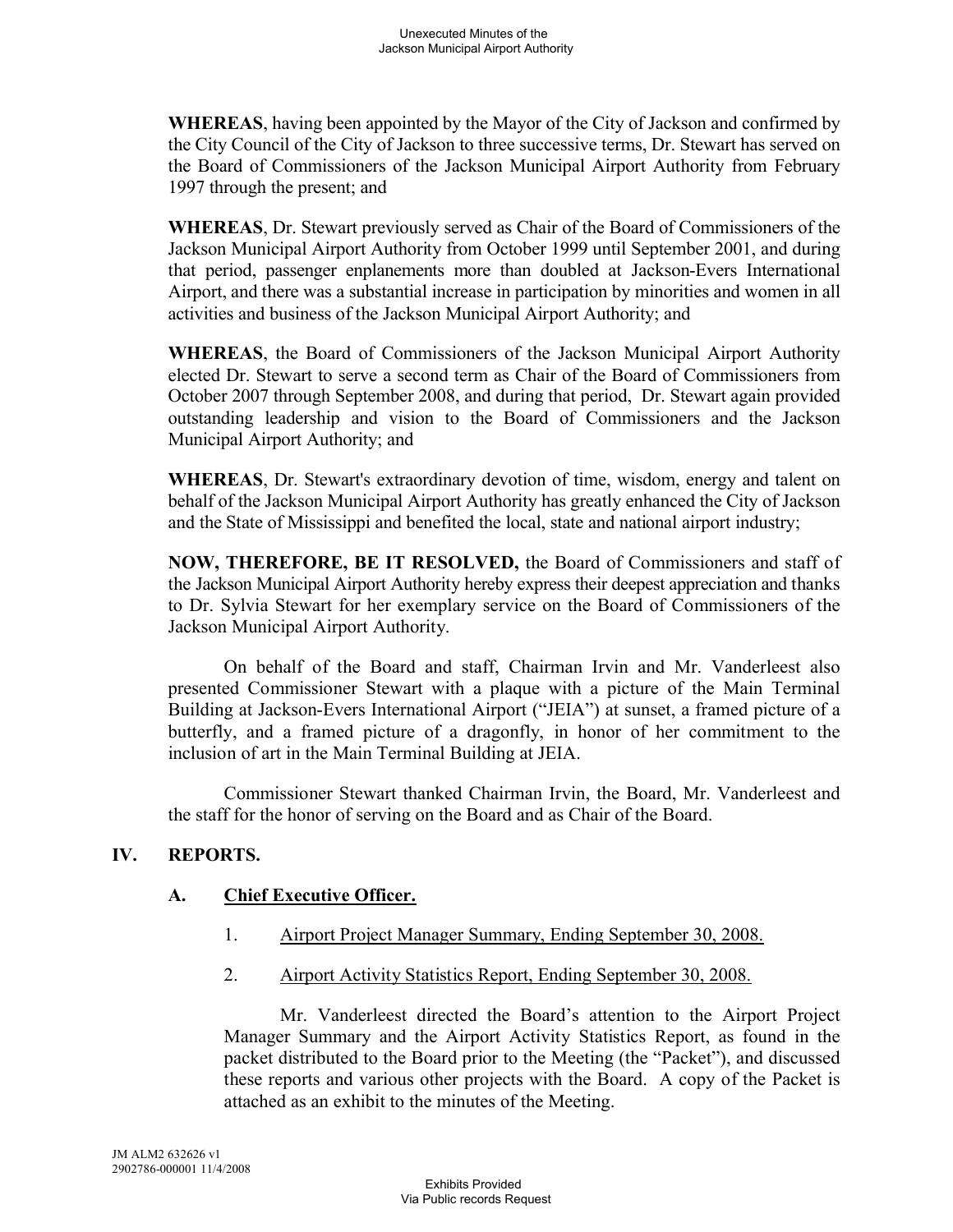- 3. Employee Recognitions.
	- a. Employee of the Month.
		- (1) October 2008: Gary O'Quinn, Systems Support Specialist, Department of Human Resources and Administration.

Mr. Vanderleest recognized and commended Mr. O'Quinn as Employee of the Month for October 2008.

- b. Professional Development Recognitions.
	- (1) Evelyn Baker, Public Safety Coordinator, Department of Public Safety.
		- (a.) Achievement of Excellence, Airport News & Training Network.

Mr. Vanderleest introduced and commended Ms. Baker on receiving an Achievement of Excellence from the Airport News and Training Network.

# **B. Attorney.**

Mr. Moore gave no report at this time.

# **V. ACTION ITEMS.**

# **A. Financial Matters.**

- 1. Financial Reports for September 2008: Accept.
	- a. Balance Sheet.
	- b. Income Statement.
- 2. Claims Docket for September 2008: Approve.

Mr. Vanderleest discussed with the Board the Financial Reports for the Authority for the month of September 2008 and the Claims Docket for September 2008, as found in the Packet.

After discussion, upon motion duly made by Commissioner Stewart, seconded by Commissioner Patton, and unanimously approved by the affirmative votes of all Commissioners present (Commissioner Jones not being present at this time), the Board adopted the following resolution.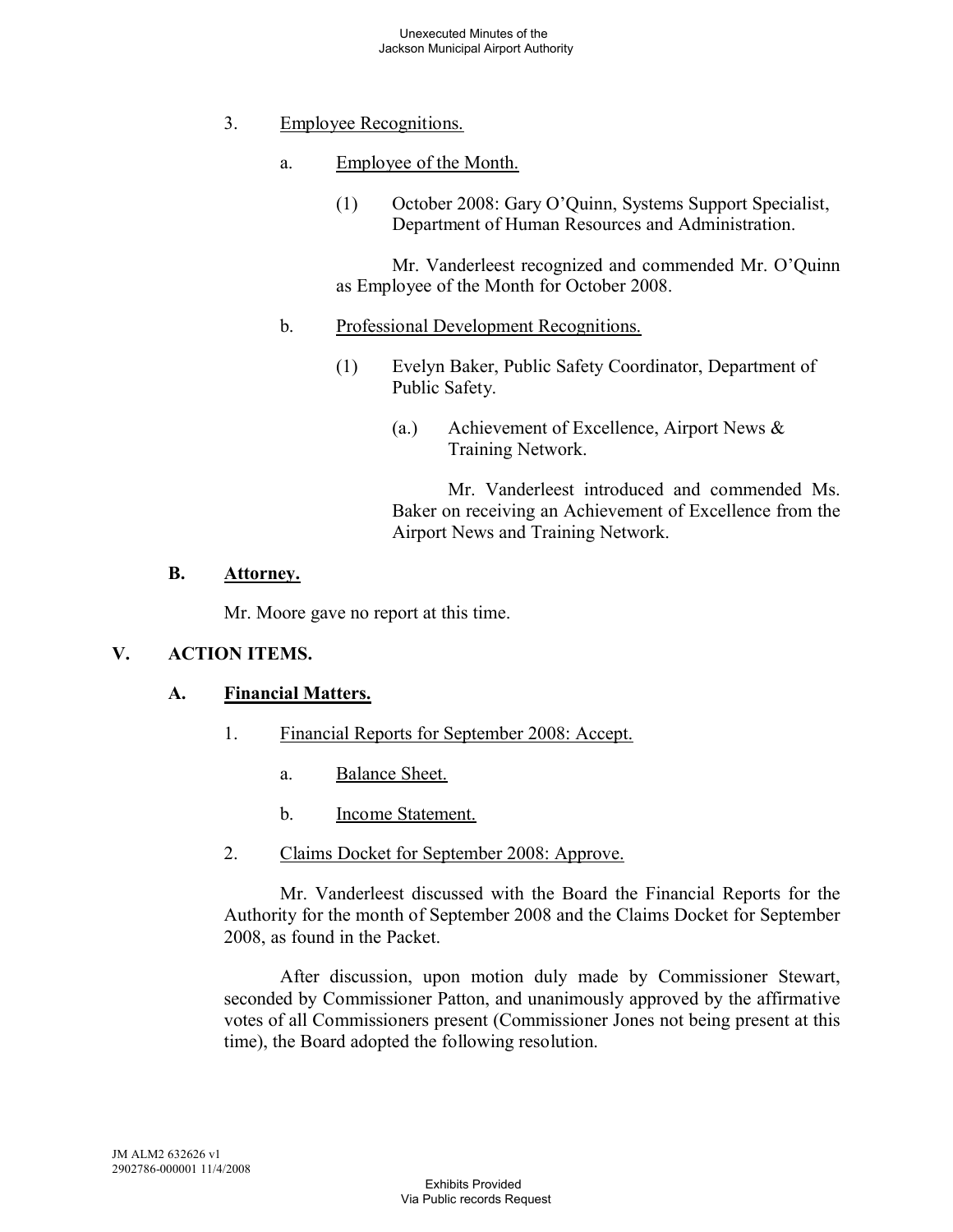### **RESOLUTION ACCEPTING FINANCIAL REPORTS FOR SEPTEMBER 2008 AND APPROVING AND AUTHORIZING PAYMENT OF CLAIMS DOCKET FOR SEPTEMBER 2008**

**WHEREAS**, the Board of Commissioners (the "Board") of the Jackson Municipal Airport Authority (the "Authority") has reviewed and considered (i) certain financial statements for the Authority for the month and period ending September 30, 2008 (the "Financial Reports"), and (ii) the Claims Docket of the Authority for the month of September 2008 (the "Claims"), both the Financial Reports and the Claims being (i) included in the packet distributed to the Board prior to the October 27, 2008, Regular Monthly Meeting of the Board, and (ii) incorporated herein by reference;

**NOW, THEREFORE, BE IT RESOLVED**, the Board hereby (i) accepts the Financial Reports and (ii) approves and authorizes payment of the Claims in the total amount of \$1,445,844.71.

### **B. Service Agreements.**

1. JMAA Contract No. 346, Radio and Telephone Traffic Recording System Maintenance Agreement, JMAA: Approve Maintenance Agreement.

Mr. Vanderleest directed the Board's attention to the memorandum in the Packet which described this matter, and discussed this matter with the Board.

After discussion, upon motion duly made by Commissioner Stewart, seconded by Commissioner Patton, and unanimously approved by the affirmative votes of all Commissioners present (Commissioner Jones not being present at this time), the Board adopted the following resolution.

### **RESOLUTION APPROVING AND AUTHORIZING NEGOTIATION AND EXECUTION OF SERVICE AGREEMENT WITH PRECISION COMMUNICATIONS**

**WHEREAS**, the staff of the Jackson Municipal Airport Authority (the "Authority") has recommended that the Board of Commissioners (the "Board") of the Authority approve and authorize negotiation and execution of an additional one year service agreement (the "Agreement") with Precision Communications ("Precision") to provide scheduled maintenance and service for certain emergency communications digital recording equipment at Jackson-Evers International Airport (the "Services"), as more particularly described in that certain memorandum dated October 14, 2008 (the "Memorandum"), a copy of which is (i) included in the packet distributed to the Board prior to the October 27, 2008, Regular Monthly Meeting of the Board and (ii) incorporated herein by reference; and

**WHEREAS**, the Board has reviewed the Memorandum and considered said recommendation by the staff of the Authority;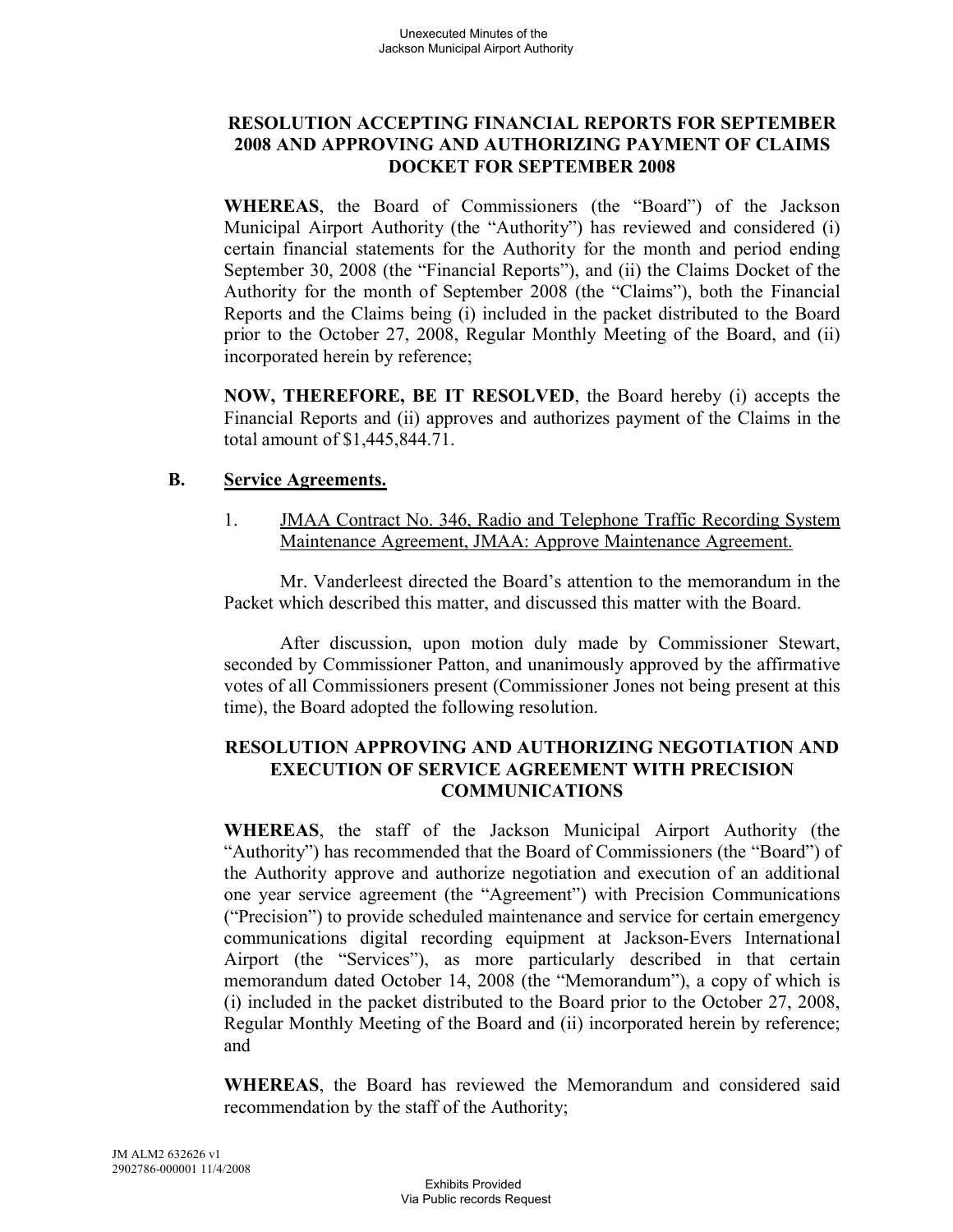**NOW, THEREFORE, BE IT RESOLVED**, the Board hereby determines that it would be in the best interests of and in furtherance of the duties and responsibilities of the Authority to, and the Board hereby does, approve and authorize negotiation and execution of the Agreement with Precision to provide the Services, said Agreement to be in such form and to contain such terms and conditions consistent with the Memorandum and the foregoing as may be deemed appropriate by the Chief Executive Officer of the Authority, as evidenced by his execution thereof.

Commissioner Earle Jones joined the Meeting at this time.

### **C. Construction Projects.**

- 1. JMAA Project No. 021-08, Fire Protection Main Water Line at FAA Building, JEIA: Authorize Addendum to Professional Services Agreement; Authorize Advertisement for Bids.
- 2. JMAA Project No. 015-08, Contract No. 015-08-343, Runway 34L Safety Area Drainage Improvements, JEIA: Approve Change Order.
- 3. JMAA Project No. 016-07, Contract No. 016-07-324, Departure Canopy Refurbishment, JEIA: Approve Change Order.
- 4. JMAA Project No. 013-06, Modifications to FBO Building, JEIA: Approve Amended Letter Agreement with Mercury Air Centers – Jackson, LLC.

Mr. Vanderleest directed the Board's attention to the memoranda in the Packet which described these matters, and discussed these matters with the Board.

After discussion, upon motion duly made by Commissioner Patton, seconded by Commissioner Stewart, and unanimously approved by the affirmative votes of all Commissioners present, the Board adopted the following resolution.

### **RESOLUTION APPROVING AND AUTHORIZING CERTAIN ACTIONS WITH RESPECT TO CERTAIN CONSTRUCTION PROJECTS**

**WHEREAS**, the staff of the Jackson Municipal Airport Authority (the "Authority") has recommended that the Board of Commissioners (the "Board") of the Authority approve and authorize certain actions with respect to certain construction projects identified below, all as more particularly described in certain memoranda (i) included in the packet distributed to the Board prior to the October 27, 2008, Regular Monthly Meeting of the Board (separately, each a "Memorandum;" collectively, the "Memoranda") and (ii) incorporated herein by reference; and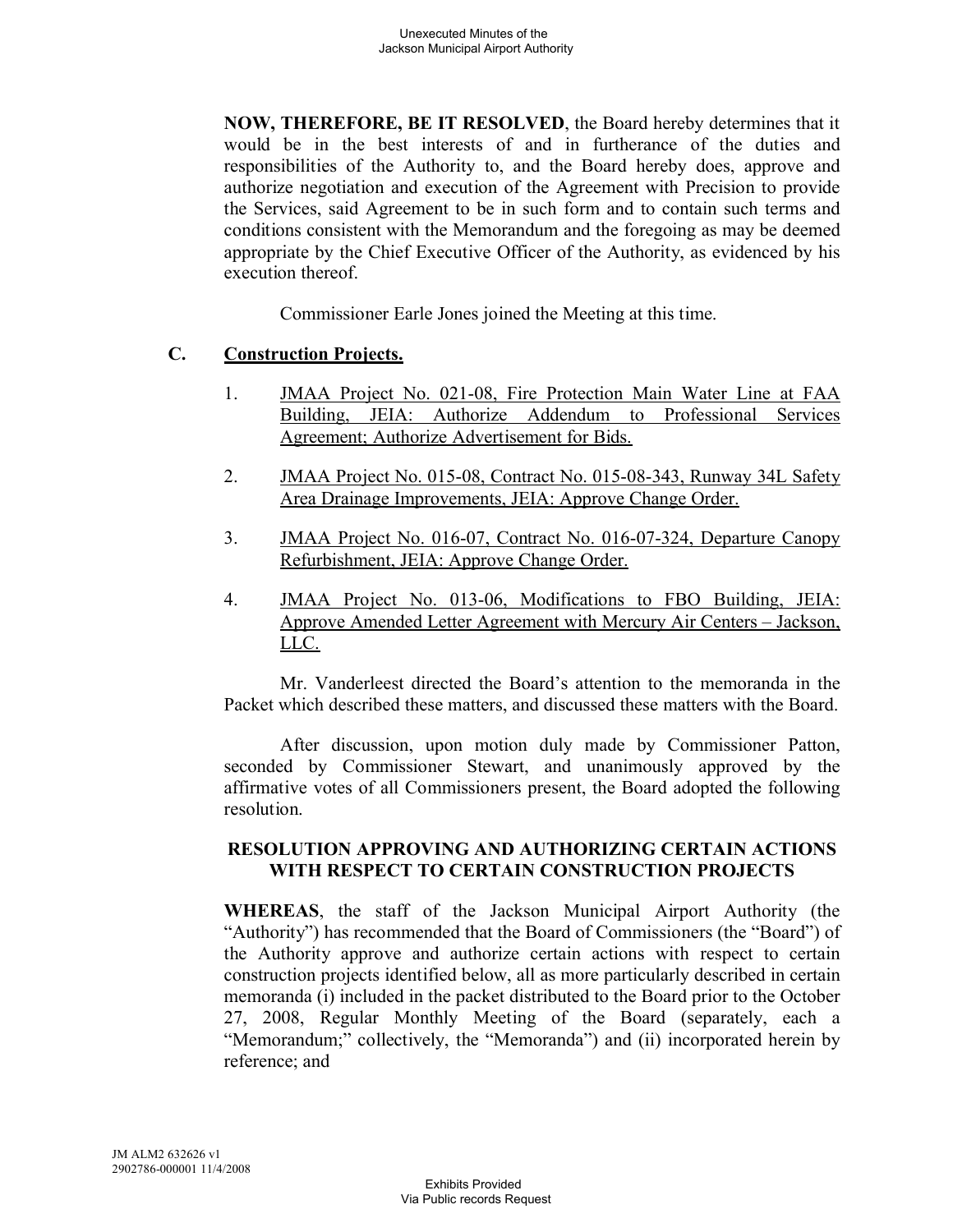**WHEREAS**, the Board has reviewed the Memoranda and considered the recommendations by the staff of the Authority;

**NOW, THEREFORE, BE IT RESOLVED**, the Board hereby determines that it would be in the best interests of and in furtherance of the duties and responsibilities of the Authority to, and the Board hereby does, take the following action:

- 1. The Board approves and authorizes (i) negotiation and execution of an Addendum (the "CCD Addendum") to the Professional Services Agreement with Canizaro Cawthon Davis ("CCD") to employ CCD to provide certain professional architectural and related services in connection with repairs to the main water line providing fire protection to the building leased to the Federal Aviation Administration at Jackson-Evers International Airport (the "CCD Project"), said CCD Addendum to be in such form and to contain such terms and conditions consistent with the foregoing and the Memorandum dated October 17, 2008, relating to this matter, as may be deemed appropriate by the Chief Executive Officer of the Authority as evidenced by his execution thereof; and (ii) publication of an advertisement for bids for the CCD Project.
- 2. The Board approves and authorizes execution and accomplishment of Change Order No. 1 to Contract No. 015-08-343 with Lyon Construction Co., Inc. for runway safety area drainage improvements at Jackson-Evers International Airport ("JEIA"), as more particularly described in the Memorandum dated October 14, 2008, relating to this matter.
- 3. The Board approves and authorizes execution and accomplishment of Change Order No. 2 to Contract No. 016-07-324 with U. S. Coating Specialties and Supplies, Inc. for refurbishment of the Departure Canopy at JEIA, as more particularly described in the Memorandum dated October 17, 2008, relating to this matter.
- 4. The Board approves and authorizes negotiation and execution of an amended letter agreement (the "Mercury Agreement") with Mercury Air Center – Jackson, LLC ("Mercury") in connection with funding for previously authorized improvements and renovations to the building at JEIA currently leased by Mercury, as more particularly described in the Memorandum dated October 21, 2008, relating to this matter.

### **D. Procurements.**

1. Purchase of Boom Mower, HKS: Authorize Purchase.

Mr. Vanderleest directed the Board's attention to the memorandum in the Packet which described this matter, and discussed this matter with the Board.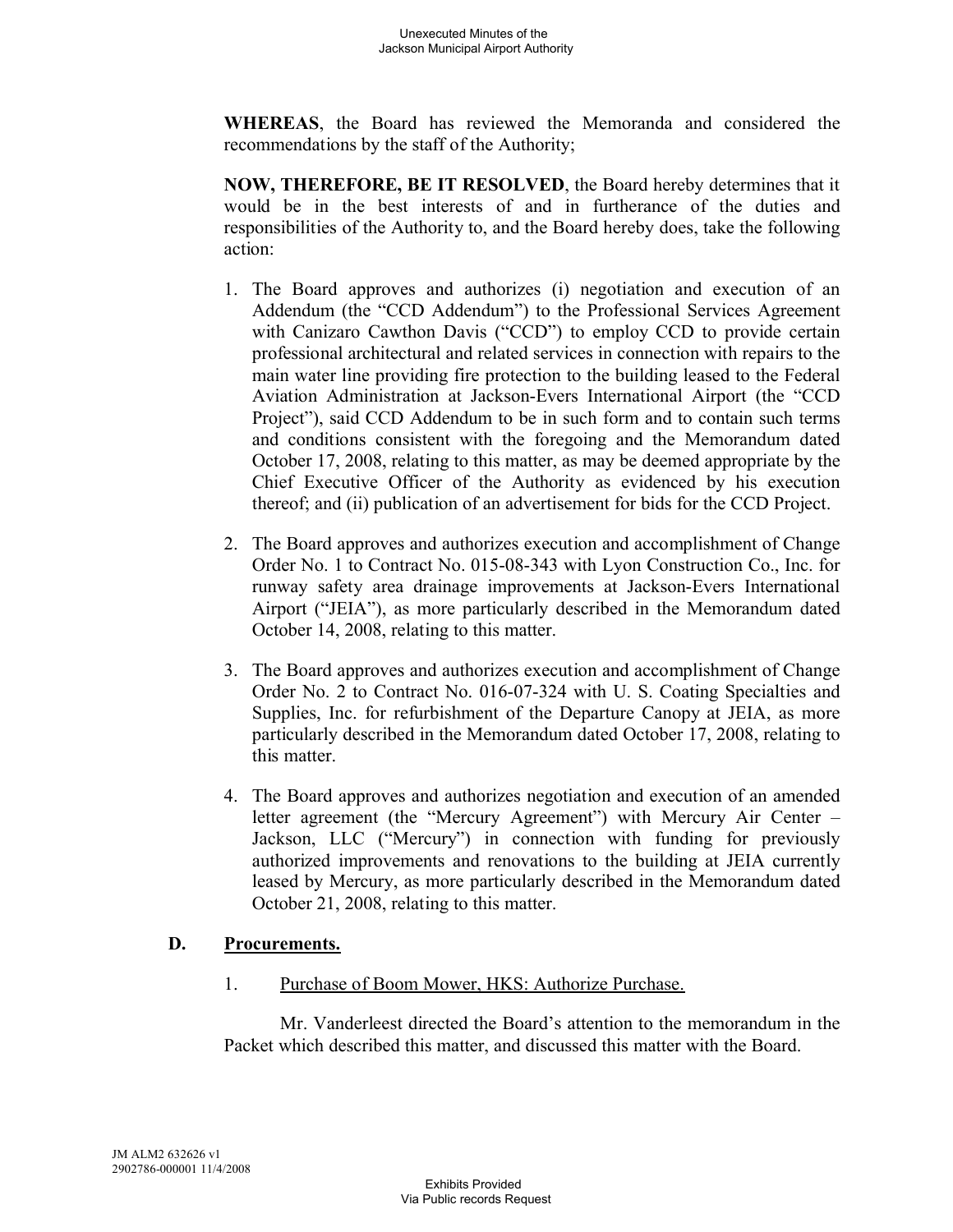After discussion, upon motion duly made by Commissioner Stewart, seconded by Commissioner Patton, and unanimously approved by the affirmative votes of all Commissioners present, the Board adopted the following resolution.

# **RESOLUTION APPROVING AND AUTHORIZING PURCHASE OF BOOM MOWER**

**WHEREAS**, the staff of the Jackson Municipal Airport Authority (the "Authority") has recommended that the Board of Commissioners (the "Board") of the Authority approve and authorize purchase of a certain boom mower for Hawkins Field (the "Mower Equipment") from Deviney Equipment at a cost of \$28,319.00 in accordance with the purchase procedures of the Express Products List maintained by the Mississippi Department of Finance and Administration, as more particularly set forth in that certain memorandum dated October 14, 2008, a copy of which is (i) included in the packet distributed to the Board prior to the October 27, 2008, Regular Monthly Meeting of the Board (the "Memorandum") and (ii) incorporated herein by reference; and

**WHEREAS**, the Board has reviewed the Memorandum and considered said recommendation by the staff of the Authority;

**NOW, THEREFORE, BE IT RESOLVED**, the Board hereby determines that it would be in the best interests of and in furtherance of the duties and responsibilities of the Authority to, the Board hereby does, approve and authorize the purchase of the Mower Equipment at a price of \$28,319.00 from Deviney Equipment in accordance with the purchase procedures of the Express Products List maintained by the Mississippi Department of Finance and Administration.

### **E. Lease and Concession Agreements.**

No lease and concession agreements were discussed, and no action was taken on any lease or concession agreement, at the Meeting.

### **F. Other Matters.**

There was no discussion or action regarding Other Matters at the Meeting.

# **VI. DISCUSSION: STRATEGIC INITIATIVES.**

There was no discussion or action regarding Strategic Initiatives at the Meeting.